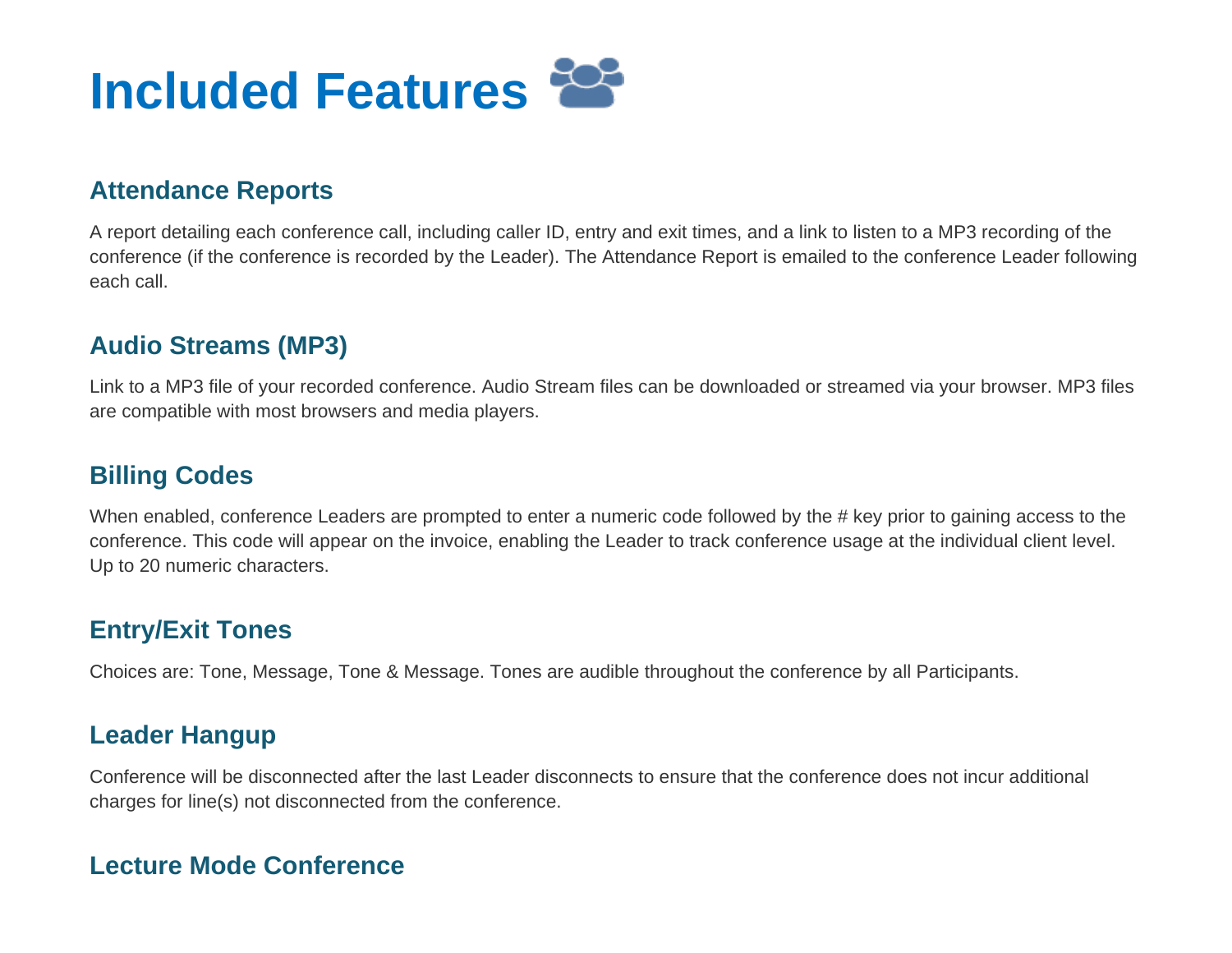This conference is most suitable for presentations and large groups. Participants in the conference are placed into a "listen only" mode and only the Leader can be heard.

# **Lock Conference**

When initiated by the Leader, this feature prohibits further entry of any new Participants into the conference. The Leader may lock and unlock the call via Star Command - \*7 at anytime during conference.

# **Music**

A serene ambiance will be provided in the conference waiting room. This prevents Participants from conferencing until the Leader has initiated the conference. It also informs Participants that they have arrived in the conference.

#### **Mute**

Participants and Leaders can mute their individual line at any time during the conference. Mute can be toggled on and off.

# **Name Record/Playback**

When enabled, Name Record/Playback prompts each Participant to record their name before they enter the conference. Every time a Participant enters the conference, the recorded name is played to the entire conference.

# **Recording/Playback**

Leader(s) can initiate a recording anytime during the conference. Participants can playback the conference at the end of the call. All recordings can be retrieved up to 30 days from the date of the conference via audio stream MP3 link.

### **Blast Dial (Optional)**

Dial Lists are created by the user via the UBlast Tool. List includes the names and phone numbers of all Participants permitted to enter the conference. List may be edited up until the start of the conference.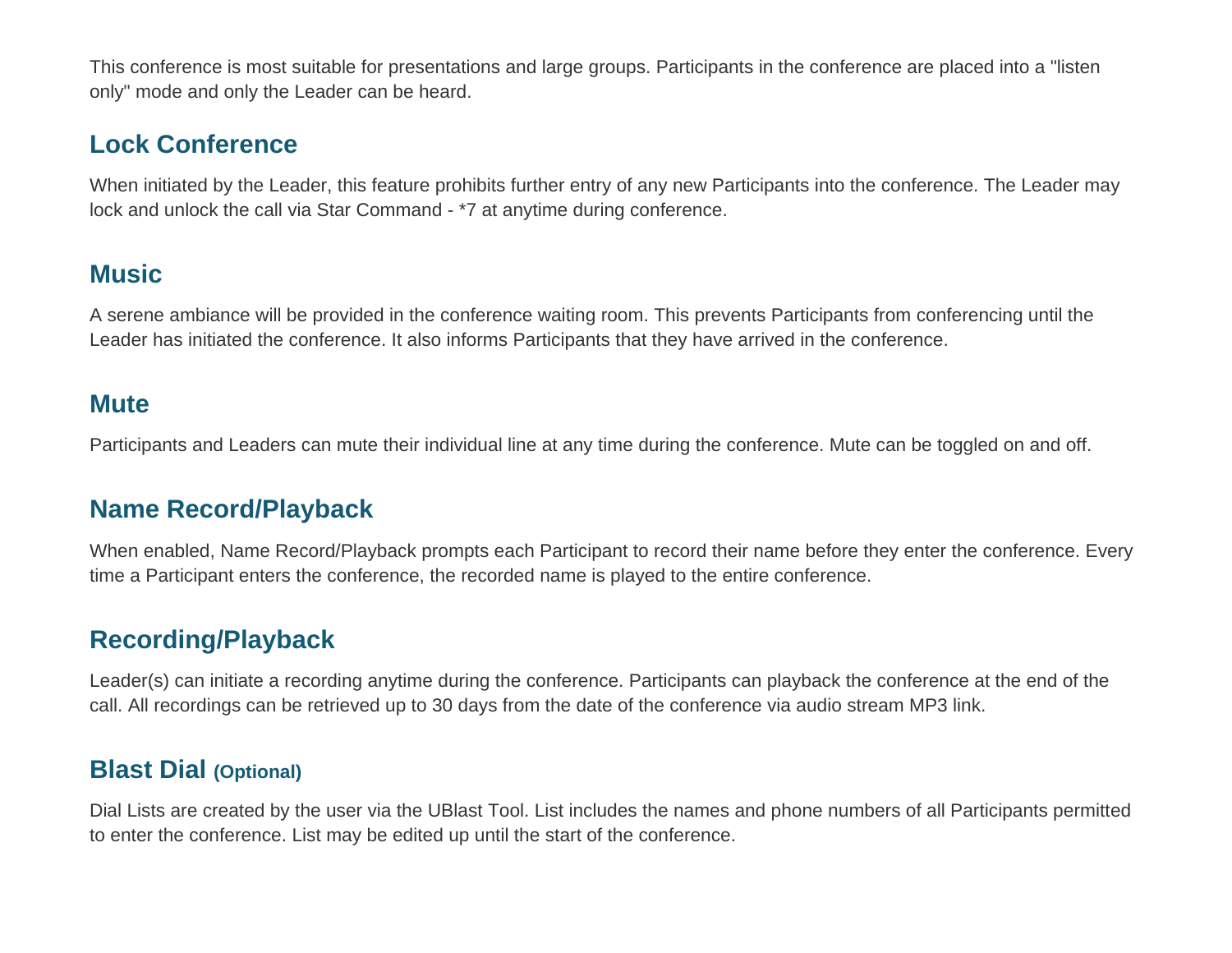# **Transcription (Optional)**

Typed transcription of the conference can be provided per request. Transcription services are usually provided within 48 hours after the conference in a Microsoft® Word document via email. Additional charges apply.



- 
- 
- Total Privacy & Security Assured Low Service Cost
- 
- Separate Account Codes for Every Case

• Instant Activation **Available on demand 24/7** • Simple to Use No Reservations Required • Individual Billing to any or All Participants Quality & Dependability You Can Rely On

Norstar Audio Conferencing allows you to connect to your clients in crystal clear HD Audio. Begin experiencing connecting the way it should be experienced. Sign up for a FREE account. There are no set-up fees, monthly account fees, or contracts required. Only pay when you use the service.